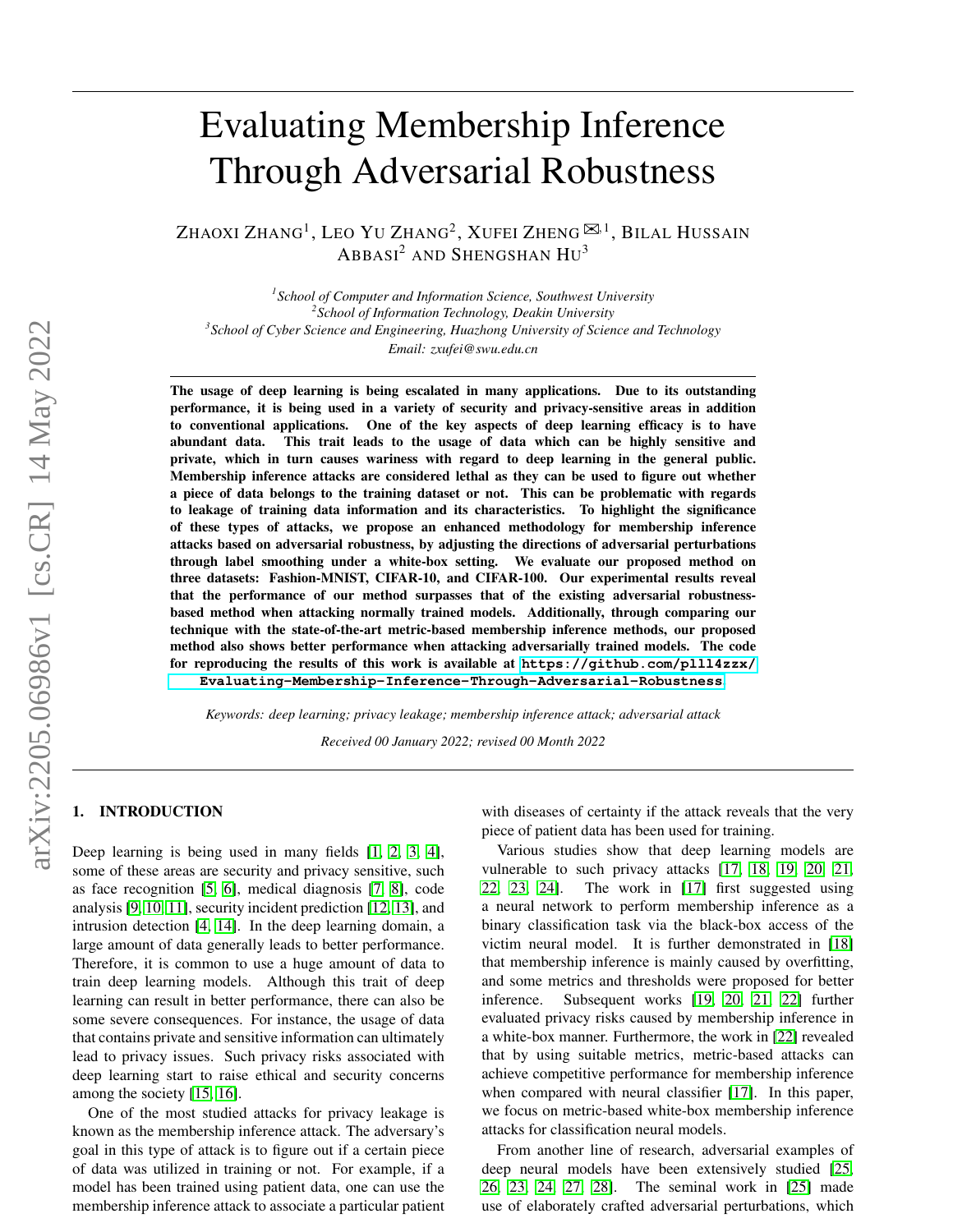are very tiny and unnoticeable to human eyes, to cause misclassifications of a victim model. It was discovered in [\[26\]](#page-8-25) that adversarial perturbations can be determined as the distance between data points and decision boundaries. The works [\[23,](#page-8-22) [24\]](#page-8-23) bridged membership inference attacks and adversarial attacks by suggesting adversarial robustness as a metric for membership inference.

These methods are based on the fact that a larger perturbation is needed to construct an adversarial example from a member than from a non-member data. As pointed out by [\[26\]](#page-8-25), the magnitude of the adversarial perturbation can be considered as a metric to measure adversarial robustness, (i.e., the member is more robust than the nonmember in terms of adversarial perturbation).

Associating this fact with inference attack, the magnitude of the adversarial perturbation can be also used as the metric in membership inference, i.e., the larger the perturbation an example needs in an adversarial attack, the more likely it is a member in an inference attack. In contrast, traditional metric-based membership inference attacks only use the information collected from the output of the victim model to infer whether a piece of data is a member or not. But adversarial robustness-based attacks are not restricted to the output of the victim model. In particular, adversarial robustness-based attacks can collect information from the victim model through multiple iterations while generating adversarial examples. This makes adversarial robustnessbased methods more convenient and powerful than metricbased methods.

This work moves one step further towards the study of membership inference attacks by making use of the notion of adversarial robustness. In the case of targeted adversarial perturbation generation, target labels represent directions of perturbation. Therefore, the goal of attackers in adversarial attacks is to find the smallest perturbation that makes the example cross the decision boundary in a specified direction. This direction is commonly adopted as the one-hot encoding of the target label. On the contrary, in adversarial robustnessbased membership inference attacks, the main objective is to find perturbations that can distinguish members and non-members, which is independent of the task of finding the smallest perturbation. In other words, the smallest perturbation size is not a concern in membership inference attacks, but it is a key factor for the success of adversarial attacks.

Due to this fact, the gap between members and nonmembers could be different if different adversarial directions (other than one-hot encoding) are used, as illustrated in Fig [1.](#page-1-0) Based on this observation, we propose a membership inference attack by enlarging the gap between the adversarial directional distance of members and non-members. With the proposed method, we discuss the upper bound of membership inference by comparing it with the state-of-theart inference attacks.

The contributions of this paper are two-fold:

We propose a new technique to enhance the existing adversarial robustness-based membership inference

<span id="page-1-0"></span>

FIGURE 1: An illustration of directional distance. In the left direction, to cross the decision boundary, the size of adversarial perturbations needed for the non-member and member is different. In the right direction, the size of adversarial perturbations is the same.

methods by adjusting the directions of adversarial perturbations through label smoothing.

We evaluate the performance of our proposed method on normally/adversarially trained models and compare it with metric-based methods. Experimental results demonstrate that the proposed method outperforms metric-based methods, which suggests that our technique is more lethal, i.e., it can result in stronger inference attack.

The rest of the paper is organized as follows. The background knowledge is discussed in Section [2.](#page-1-1) Section [3](#page-2-0) presents the details of classic metric-based membership inference attacks that will be used for comparison purpose. Section [4](#page-3-0) presents the details of the proposed adversarial robustness based membership inference and the directional distance based membership inference methods. Section [5](#page-5-0) presents comprehensive experiments on the methods shown in Secs. [3](#page-2-0) and [4,](#page-3-0) and the conclusion is drawn in Sec. [6.](#page-7-0)

### <span id="page-1-1"></span>2. BACKGROUND

#### 2.1. Deep Learning Basics

Similar to literature studies on membership inference [\[19,](#page-8-18) [20,](#page-8-19) [21,](#page-8-20) [22\]](#page-8-21), this paper also focuses on deep neural network models used for (image) classification. For a trained neural model  $F$ , it classifies its input example  $x$  by

$$
y = F(x) = \text{softmax}(Z(x)),\tag{1}
$$

where  $Z$  is the logits, and  $y$  is a probability vector with its largest entry (i.e.,  $max(y)$ ) called the confidence score. For the training of F, two kinds of labels, one-hot label and smoothed label, can be used. If an example belong to class  $k (k \in [1, n])$ , one-hot encoded label is characterized by

$$
p_n(i) : (0, \cdots, 0, 1, 0, \cdots, 0),
$$

$$
k = \underset{i \in [1, n]}{\text{argmax}} (p_n(i)).
$$
 (2)

Smoothed label (i.e., label smoothing technique) was firstly introduced by [\[29\]](#page-9-0) to improve model performance and was later discovered to be very useful for information distillation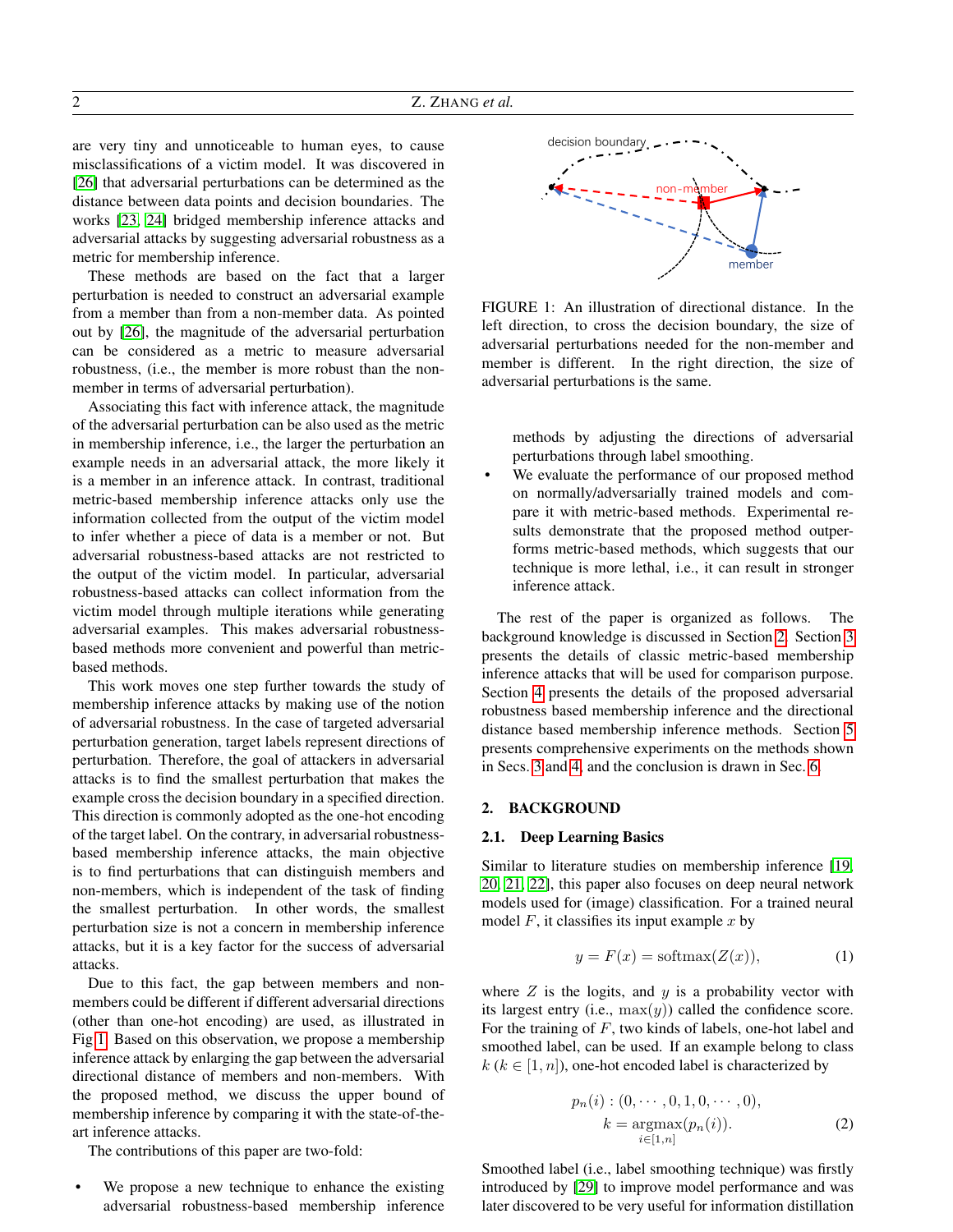[\[30\]](#page-9-1). It flattens the confidence of one-hot label by using

$$
q_n(\lambda, i) : (\frac{1-\lambda}{n-1}, \dots, \frac{1-\lambda}{n-1}, \lambda, \frac{1-\lambda}{n-1}, \dots, \frac{1-\lambda}{n-1}),
$$
  
\n
$$
k = \underset{i \in [1, n]}{\operatorname{argmax}} (q_n(\lambda, i)),
$$
 (3)

where  $\lambda$  is the new confidence score of the smoothed label  $q_n(\lambda, i)$  if  $\lambda \in (\frac{1}{n}, 1]$ .

#### <span id="page-2-2"></span>2.2. Adversarial Examples and Adversarial Training

In the case of classification tasks, adversarial examples are crafted with the purpose of misleading classification after a model is well-trained and deployed. Adversarial examples can be easily generated by adding small perturbations to original data, which can be formulated as follows:

$$
\hat{x}_i = x_i + \delta_i, \|\delta_i\|_p < \epsilon,\tag{4}
$$

untargeted attack : argmax  $F(x_i) \neq \argmax F(\hat{x}_i)$ , (5)

targeted attack: 
$$
F(\hat{x}_i) = y_t
$$
 and  $F(x_i) \neq y_t$ , (6)

where  $\hat{x}_i$  represents the adversarial version of the benign example  $x_i$ ,  $\delta_i$  is the adversarial perturbation,  $\epsilon$  is the upper bound of the allowable perturbation and  $y_t$  is the targeted label. Hereinafter, we take the targeted version to illustrate different adversarial attacks, though all adversarial attacks can be also used for untargeted purpose.

FGSM [\[31\]](#page-9-2) is the first and most widely used method for generating adversarial examples as it is simple but very efficient. Adversarial examples generated by FGSM can be formulated as follows:

$$
\hat{x} = x + \epsilon \cdot \text{sign}(\nabla_x \mathcal{L}_{CE}(x, y_t))). \tag{7}
$$

PGD [\[32\]](#page-9-3) is proposed to improve FGSM through iterating the core component of FGSM. During each iteration, it is ensured that the generated example does not exceed the norm restriction by making use of a projection operator Proj. The iteration formula of PGD is as follows:

$$
\hat{x}^m = \text{Proj}(\hat{x}^{m-1} + \epsilon \cdot \text{sign}(\nabla_x \mathcal{L}_{CE}(x, y_t)))
$$
 (8)

C&W [\[33\]](#page-9-4) is the sate-of-the-art adversarial example generation method. C&W attempts to get the optimal perturbation in a iterative manner. C&W is formulated as

$$
\underset{\hat{x}_i}{\text{argmin}} \ \alpha \cdot \mathcal{L}_{CE}(F(\hat{x}_i), y_t) + ||\hat{x}_i - x_i||_p, \qquad (9)
$$

where  $\alpha$  is a hyperparameter used to adjust the trade-off between two loss functions when generating adversarial examples. Since C&W directly optimizes  $\|\hat{x}_i - x_i\|_p$ , adversarial perturbations generated by this method are usually smaller than methods like FGSM and PGD.

PGD adversarial training (PGD-AT) [\[32\]](#page-9-3) is one of the most widely used method for defending against adversarial examples. Basic idea of this method is to first produce adversarial examples generated by PGD attack, and then rectify the adversarial examples to its original benign label  $y$ 

to augment the training dataset. PGD-AT can be formulated as the (min max) problem below:

$$
\min_{\theta} \max_{\hat{x} \in \mathcal{B}_{\epsilon}(x)} \mathcal{L}(F_{\theta}(\hat{x}), y), \tag{10}
$$

where  $\mathcal{B}_{\epsilon}(x)$  contains all the adversarial examples corresponds to x bounded by  $\epsilon$ . By doing so, the resultant trained model owns enhanced robustness against adversarial attacks.

#### <span id="page-2-1"></span>2.3. Privacy Leakage and Membership Inference

As mentioned above, membership inference attack aims to figure out whether a piece of data belongs to the training dataset or not. There are two types of attack settings: blackbox and white-box. In the black-box setting, attackers can only access the output of target model. In this type of attack, the most famous technique is to first train a shadow model, which essentially duplicates the functionality of the target model, and then perform inference attack on the shadow model [\[17\]](#page-8-16). In contrast, in the white-box setting, attackers can also access internal details of the target models [\[19,](#page-8-18) [20,](#page-8-19) [21,](#page-8-20) [22\]](#page-8-21). Typically, the white-box attack is stronger than the black-box. This is due to the fact that adversary has access to model parameters and neuron activations of the model in such attacks. However, black-box attacks can also perform well given that the attack is designed carefully and systematically. For instance, the work [\[22\]](#page-8-21) showed the performance of black-box attacks is close to white-box attacks under some attack settings.

Recent research suggests that membership inference attacks can be linked with the well-known phenomenon in deep learning: model overfitting [\[18\]](#page-8-17). The rationale behind this is overfitted model can lead to significant differences between members and non-members under a variety of measurements. For example, overfitted model prefer higher confidence score, lower entropy, and smaller values of loss function for member examples. It is easy for the attacker to make use of such significant differences to differentiate members and non-member, which lead to the popularity of metric-based inference attacks [\[17,](#page-8-16) [18,](#page-8-17) [22\]](#page-8-21).

## <span id="page-2-0"></span>3. METRIC-BASED MEMBERSHIP INFERENCE

Following the discussions in Sec. [2.3,](#page-2-1) we present the details of renowned metric-based membership inference methods here. Metric-based membership inference use certain designed metrics to measure the differences between members and non-members and these attacks heavily rely on model overfitting [\[18\]](#page-8-17). Common representative metricbased attacks [\[19,](#page-8-18) [20,](#page-8-19) [21,](#page-8-20) [22\]](#page-8-21) are summarized as follows.

The output of model is correct or not: This inference method simply take examples with correct model outputs (i.e., correct classification) as members and examples with incorrect outputs as non-members. Due to its simplicity, it is commonly used as the baseline for evaluating inference attack and it can be formulated as

$$
I_{bl}(x) = \mathbb{I}\Big(\operatorname{argmax} F(x) = k\Big),\tag{11}
$$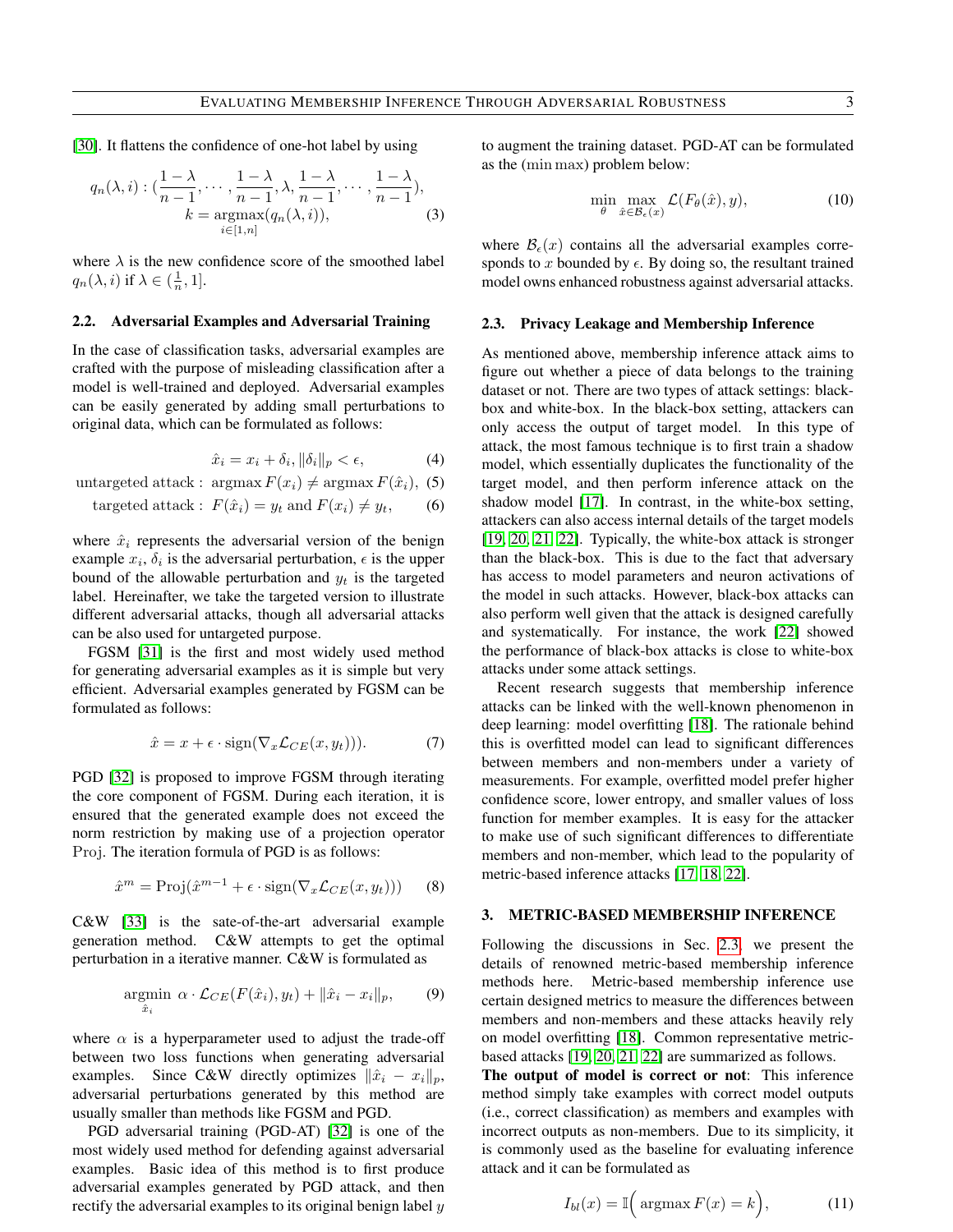where  $k \in [1, n]$  is the true class x belongs to, and  $\mathbb{I}()$ represents the indicator function that equals to one when the statement inside is true<sup>[1](#page-3-1)</sup> and zero when is false.

The confidence score of output: This inference method uses the confidence score as the metric for inference. The underlying rationale is examples in the training set (members) normally have higher confidence scores. The method  $I_{cfs}$  is defined as

$$
I_{cfs}(x) = \mathbb{I}\Big(\max F(x) > \tau\Big),\tag{12}
$$

where  $\tau$  is a predefined threshold<sup>[2](#page-3-2)</sup>.

The cross entropy of output: Similarly to the methods above, the examples in training set normally has lower cross entropy loss since the cross entropy associated with members will be minimized during model training. The method  $I_{CE}$  is defined as

$$
I_{CE}(x) = \mathbb{I}\Big(CE(F(x), y) < \tau\Big). \tag{13}
$$

The entropy and m\_entropy of output [\[22\]](#page-8-21): After training, the model output  $F(x)$  of a member example x will be optimized to match its one-hot encoded label  $y$ , which reduces the entropy contained in  $F(x)$ . So,  $I_{entropy}$  is defined as

$$
I_{entropy}(x) = \mathbb{I}\Big(\text{entropy}(F(x)) < \tau\Big). \tag{14}
$$

To make the metric monotonic with respect to the confidence score (i.e., prediction probability), the work in [\[22\]](#page-8-21) defined m entropy as

m entropy(x, k) = -(1 - F(x)<sub>k</sub>) log(F(x)<sub>k</sub>)  
 
$$
- \sum_{i \neq k} F(x)i log(1 - F(x)i), (15)
$$

where  $k \in [1, n]$  is the true class x belongs to. By making use of m\_entropy, the inference method  $I_{m\_entropy}$ is defined as

$$
I_{m\text{-}entropy}(x,y) = \mathbb{I}\Big(\text{m}\text{-entropy}(F(x),y) < \tau\Big). \tag{16}
$$

# <span id="page-3-0"></span>4. ADVERSARIAL ROBUSTNESS BASED MEM-BERSHIP INFERENCE

This section presents the details of how to use adversarial robustness to build new metric-based membership inference attacks. As discussed in Sec. [1,](#page-0-0) the key observation is that member examples tend to be more robust (i.e., larger adversarial perturbation) than non-members when constructing their adversarial counterparts [\[23,](#page-8-22) [24\]](#page-8-23). By probing in different adversarial directions, it is possible to separate adversarial perturbations associated with member and non-member data better than those from the default direction. We proceed with our discussion by first introducing a strawman inference approach that straightforwardly employs this observation, and then figuring out how to find the optimal directional adversarial perturbation to build stronger inferences.

# 4.1. A Strawman Inference Approach

Due to a lot of reasons like the randomness contained in the optimization process, the semantic of the selected benign example and etc., an adversarial attack may fail to produce a lethal adversarial example. That said, after running a given adversarial attack, for example, PGD, on a benign example x, the resultant  $\hat{x}$  still belongs to the same class as x.

Considering members are generally more robust in adversarial attacks, we suggest the following strawman inference approach:

$$
I_{sm\_adv}(x) = \mathbb{I}\Big(\operatorname{argmax} F(x) = \operatorname{argmax} F(\hat{x})\Big). (17)
$$

In this approach, if the adversarial attack fails on a given example x,  $I_{sm\_adv}$  takes x as a member, and vice versa.

# 4.2. Adversarial Perturbation Distance Based Approach

Clearly, the above strawman approach  $I_{s m \ldots a d v}$  has one serious drawback: it does not use the information about the size of the adversarial perturbation. This can be amended by explicitly defining a perturbation distance, and comparing the distance with a threshold like other metricbased methods discussed in Sec. [3.](#page-2-0)

The perturbation distance between the example  $x$  and the decision boundary can be approximated by

$$
\text{Dist}(x) = \|\hat{x} - x\|_2 \tag{18}
$$
\n
$$
\text{subject to } (\text{argmax } F(x)) \neq (\text{argmax } F(\hat{x})),
$$

where  $\hat{x}$  is the adversarial version associated with x. Obviously, the direct usage of  $Dist(x)$  as the metric does not guarantee the best membership inference performance, since  $Dist(x)$  can only approximate the distance between x and the decision boundary.

As an improvement, we set the distance between the example  $x_i$  and the decision boundary along the direction specified by  $y_t$  as

$$
Dist(x_i, y_t) = \underset{\|\hat{x}_i - x_i\|_2}{\text{argmin}} \Big( F(\hat{x}_i) = y_t \Big), \qquad (19)
$$

where  $F(x) = y \neq y_t$ . Under the white-box setting and use  $y_t$ 's the one-hot encoding label  $p_n(j)$   $(t = \argmax p_n(j))$ , the C&W attack can be adopted to produce the optimal adversarial perturbation  $Dist(x_i, y_t)$  as follows:

$$
\underset{\|\hat{x}_i - x_i\|_2}{\operatorname{argmin}} \left( \alpha \cdot \mathcal{L}_{CE}\big(F(\hat{x}_i), p_n(j)\big) + \|\hat{x}_i - x_i\|_2 \right). \tag{20}
$$

Resort to the assumption that member examples are be more robust than non-members, the inference attack based on the perturbation distance  $Dist(x_i, y_t)$  can be defined as

<span id="page-3-3"></span>
$$
I_{adv}(x_i) = \mathbb{I}\Big(\text{Dist}(x_i, y_t) > \tau\Big). \tag{21}
$$

We remark  $I_{adv}$  is the upper-bound benchmark for studying membership inference attacks, no matter the attack is whitebox/black-box or is neural-based/metric-based [\[17,](#page-8-16) [18,](#page-8-17) [19,](#page-8-18) [20,](#page-8-19) [21,](#page-8-20) [22,](#page-8-21) [23,](#page-8-22) [24\]](#page-8-23).

<span id="page-3-2"></span><span id="page-3-1"></span><sup>&</sup>lt;sup>1</sup>The example x is inferred as a member when  $\mathbb{I}(\cdot) = 1$ .

<sup>&</sup>lt;sup>2</sup>We abuse the notion  $\tau$  as the threshold for different metric-based methods hereinafter, as it will not cause any ambiguity.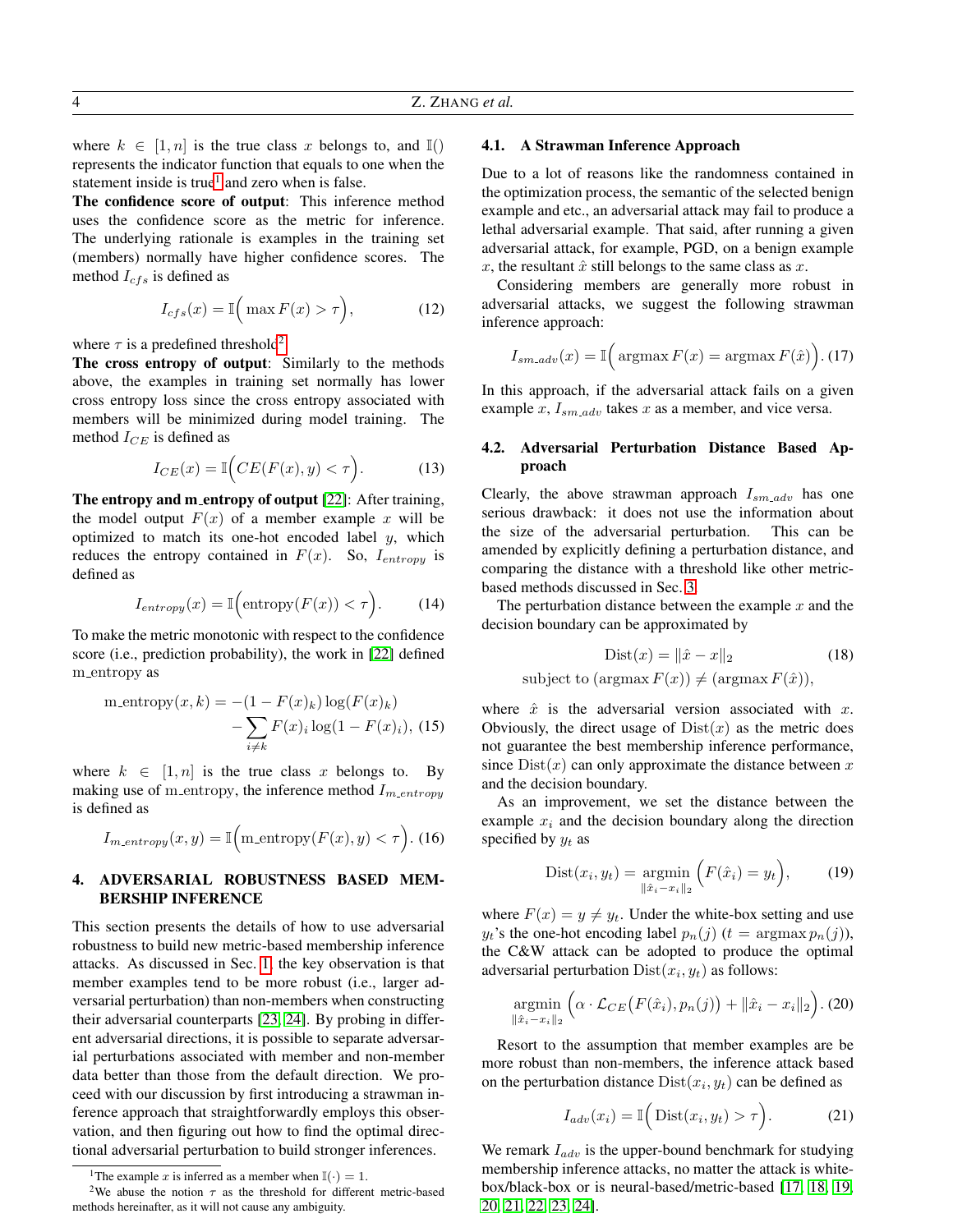<span id="page-4-1"></span>TABLE 1: Average distance for normally trained model on Fashion's member dataset.

|     | 0.4   | 0.6   | 0.8   |       |
|-----|-------|-------|-------|-------|
| 0.5 | 2.538 | 2.481 | 2.475 | 0.854 |
|     | 1.600 | 1.550 | 1.542 | 0.653 |
| 3   | 0.856 | 0.889 | 0.887 | 0.592 |
| 5   | 0.705 | 0.756 | 0.758 | 0.664 |

TABLE 3: Average distance for normally trained model on CIFAR-10's member dataset.

|     | 0.4   | 0.6   | 0.8   |       |
|-----|-------|-------|-------|-------|
| 0.5 | 2.746 | 2.951 | 3.244 | 0.590 |
|     | 1.771 | 1.863 | 1.869 | 0.521 |
| 3   | 0.628 | 0.623 | 0.597 | 0.737 |
| 5   | 0.533 | 0.599 | 0.720 | 0.901 |

TABLE 5: Average distance for normally trained model on CIFAR-100's member dataset.

|     | 0.4   | 0.6   | 0.8   |       |
|-----|-------|-------|-------|-------|
| 0.5 | 7.667 | 7.833 | 8.248 | 0.754 |
|     | 5.375 | 5.663 | 6.076 | 0.628 |
| 3   | 2.557 | 2.464 | 1.607 | 1.373 |
|     | 1.292 | 1.045 | 1.442 | 2.151 |

Recall the result shown in Fig. [1,](#page-1-0) adversarial direction indeed matters when inferring an example is a member or not. However, when only one-hot encoded label is used, it is not necessary that the perturbation distances of members and non-members are clearly separable along the direction specified by the one-hot encoded label. In view of this, we make use of the smoothed label  $q_n(\lambda, j)$  to replace the one-hot encoded label  $p_n(j)$ , so the adversarial directions changes when varying the parameter  $\lambda$ . The new distance is now defined as

$$
\begin{aligned} \text{Dist}(x_i, q_n(\lambda, j)) \\ = & \underset{\|\hat{x}_i - x_i\|_2}{\text{argmin}} \left( \alpha \mathcal{L}_{CE}\big(F(\hat{x}_i), q_n(\lambda, j)\big) + \|\hat{x}_i - x_i\|_2 \right) \end{aligned}
$$

At the same time, to match the directional information provided by the smoothed label  $q_n(\lambda, j)$ , we incorporate a temperature parameter  $T$  into the softmax function of the target model  $F$ , which is defined as

$$
\text{softmax}(x, T)_l = \frac{e^{x_l/T}}{\sum_j e^{x_j/T}},\tag{22}
$$

for  $l \in [1, n]$ . From above notation, it is obvious that softmax $(x, T)$  = softmax $(x/T)$ . Therefore, the model uses the modified softmax becomes

$$
F(x,T) = \text{softmax}(Z(x),T)
$$
  
= \text{softmax}(Z(x)/T). (23)

TABLE 2: Average distance for normally trained model on Fashion's non-member dataset.

|     | 0.4   | 0.6   | 0.8   |       |
|-----|-------|-------|-------|-------|
| 0.5 | 2.546 | 2.495 | 2.479 | 0.849 |
|     | 1.606 | 1.573 | 1.557 | 0.653 |
| 3   | 0.850 | 0.878 | 0.877 | 0.591 |
| 5   | 0.711 | 0.759 | 0.758 | 0.660 |

TABLE 4: Average distance for normally trained model on CIFAR-10's non-member dataset.

|     | 0.4   | 0.6         | 0.8   |       |
|-----|-------|-------------|-------|-------|
| 0.5 | 2.753 | 2.970       | 3.246 | 0.554 |
|     |       | 1.750 1.830 | 1.854 | 0.509 |
| 3   | 0.612 | 0.606       | 0.586 | 0.732 |
|     | 0.533 | 0.600       | 0.722 | 0.904 |

TABLE 6: Average distance for normally trained model on CIFAR-100's non-member dataset.

|     | 0.4   | 0.6   | 0.8   |       |
|-----|-------|-------|-------|-------|
| 0.5 | 7.620 | 7.804 | 8.243 | 0.687 |
|     | 5.376 | 5.665 | 6.072 | 0.628 |
| 3   | 2.715 | 2.719 | 1.770 | 1.355 |
|     | 1.263 | 1.047 | 1.373 | 2.112 |

Remark. The introduction of a temperature parameter,  $T$ , is motivated by the fact that, as demonstrated in [\[34\]](#page-9-5), a temperature parameter aids in controlling the magnitude of the entries of the probability vector  $F(x, T)$ . A larger value for T produces a flattened probability distribution over all classes. Though being flattened, it is obvious that  $(\argmax F(x, T)) = (\argmax F(x))$ , implying the fact that the original classification functionality is well preserved.

By incorporating the label smoothing technique and the temperature, the directional adversarial distance can be obtained as

$$
\begin{aligned} \text{Dist}(x_i, q_n(\lambda, j), T) \\ &= \underset{\|\hat{x}_i - x_i\|_2}{\text{argmin}} \left( \alpha \mathcal{L}_{CE} \big( F(\hat{x}_i, T), q_n(\lambda, j) \big) \right. \\ &\quad + \|\hat{x}_i - x_i\|_2 \Big). \end{aligned} \tag{24}
$$

In particular, the state-of-the-art benchmark inference metric  $\mathrm{Dist}(x_i, p_n(j))$  is just a special case of  $\mathrm{Dist}(x_i, q_n(\lambda, j), T)$ for  $\lambda = T = 1$ .

Taking the directional distance  $Dist(x_i, q_n(\lambda, j), T)$  as a new metric, we propose an inference strategy  $I_{dd}$ , shown as follows

<span id="page-4-0"></span>
$$
I_{dd}(x_i, T, \lambda) = \mathbb{I}\left(\min_t(\text{Dist}(x_i, q_n(\lambda, j), T)) > \tau\right), (25)
$$

where  $t = \argmax q_n(\lambda, j)$  is the target class of adversarial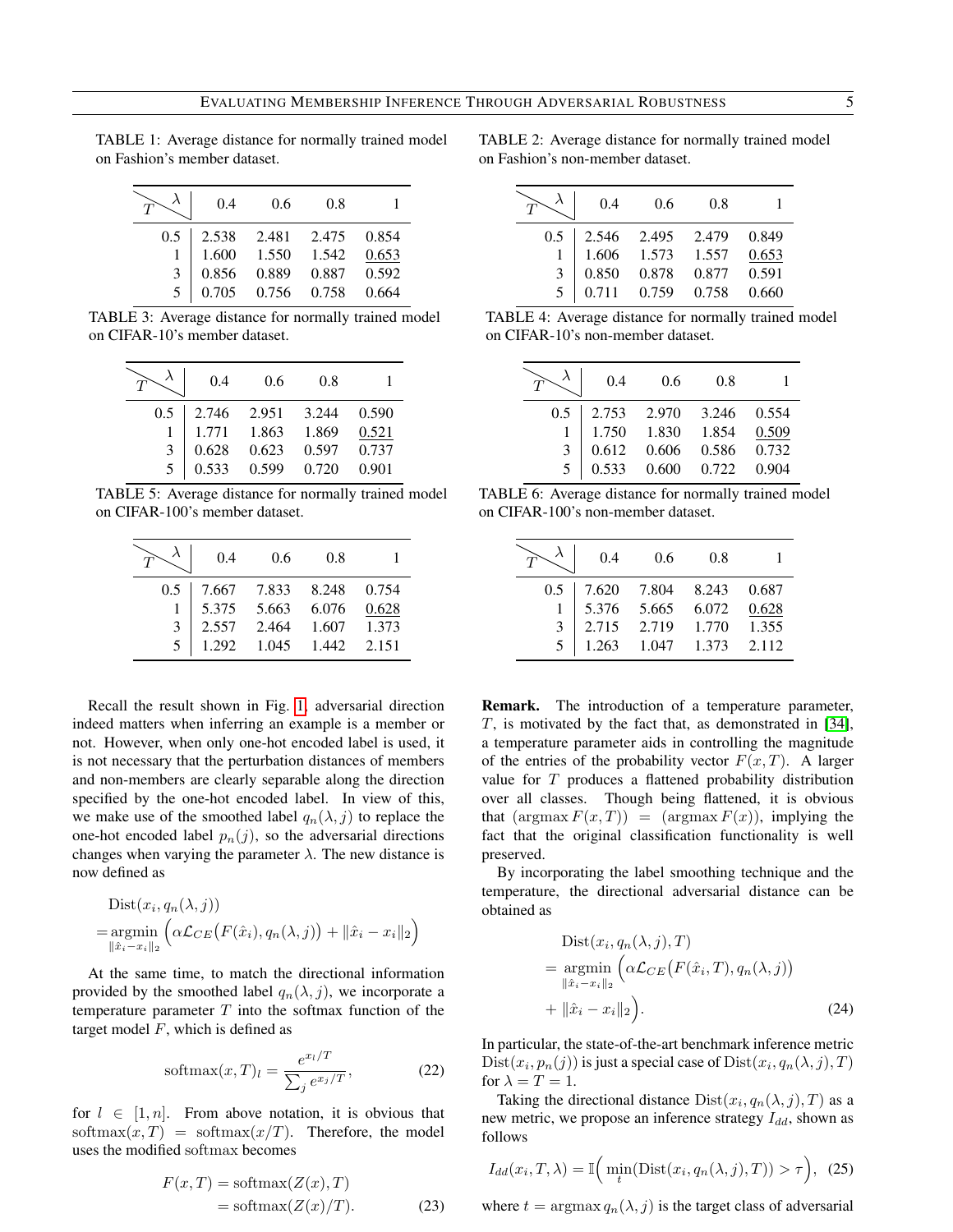<span id="page-5-1"></span>TABLE 7: Inference accuracy for normally trained model on Fashion.

|     | 0.4   | 0.6   | 0.8   |       |
|-----|-------|-------|-------|-------|
| 0.5 | 0.528 | 0.509 | 0.500 | 0.526 |
|     | 0.518 | 0.509 | 0.514 | 0.532 |
| 3   | 0.520 | 0.516 | 0.528 | 0.523 |
|     | 0.532 | 0.534 | 0.537 | 0.532 |

TABLE 8: Inference accuracy for normally trained model on CIFAR-10.

|     | 0.4   | 0.6   | 0.8   |       |
|-----|-------|-------|-------|-------|
| 0.5 | 0.511 | 0.507 | 0.515 | 0.576 |
|     | 0.526 | 0.520 | 0.528 | 0.576 |
| 3   | 0.545 | 0.556 | 0.575 | 0.564 |
|     | 0.560 | 0.564 | 0.544 | 0.537 |

TABLE 9: Inference accuracy for normally trained model on CIFAR-100.

|     | 0.4   | 0.6   | 0.8   |       |
|-----|-------|-------|-------|-------|
| 0.5 | 0.526 | 0.536 | 0.519 | 0.557 |
|     | 0.506 | 0.506 | 0.522 | 0.520 |
| 3   | 0.505 | 0.500 | 0.501 | 0.513 |
| 5   | 0.582 | 0.537 | 0.572 | 0.546 |

<span id="page-5-2"></span>TABLE 10: Model accuracy after PGD adversarial training.

|             | Fashion | CIFAR-10 | $CIFAR-100$ |
|-------------|---------|----------|-------------|
| Normal acc. | 0.861   | 0.981    | 0.695       |
| Adv. acc.   | 0.763   | 0.785    | 0.296       |

attack. In particular,  $I_{adv}$  is a special case of  $I_{dd}$  for  $\lambda =$  $T=1$ .

#### <span id="page-5-0"></span>5. EXPERIMENTAL RESULTS AND ANALYSES

#### 5.1. Experimental Settings

We assess the performance of  $I_{dd}$  on three datasets: Fashion-MNIST [\[35\]](#page-9-6), CIFAR-10 [\[36\]](#page-9-7) and CIFAR-100 [\[36\]](#page-9-7). The VGG-16 [\[37\]](#page-9-8) is used for CIFAR-10 and CIFAR-100 and a 5 layer CNN is used for Fashion-MNIST. For all three datasets in the experiments, the choice of  $\lambda$  is from [0.4, 0.6, 0.8, 1], and choice of temperature T is from  $[0.3, 1, 3, 5]$ . For Fashion-MNIST, we set  $\alpha = 0.01$ ; for CIFAR-10,  $\alpha =$ 0.001; and for CIFAR-100,  $\alpha = 0.01$ . For each dataset, 1000 random-chosen examples from training and test sets are used as members and non-members respectively, which serves as the ground-truth for measuring inference accuracy. For Fashion-MNIST and CIFAR-10, we measure the directional adversarial distance of a given example to all the other classes except itself, i.e., the number of choices for  $t$  of Eq. [\(25\)](#page-4-0) is 9. For CIFAR-100, we randomly choose 10 classes for measuring the directional adversarial distance, i.e., the number of choices for  $t$  of Eq. [\(25\)](#page-4-0) is 10. Similar to all other metric-based membership inference attacks [\[19,](#page-8-18) [20,](#page-8-19) [21,](#page-8-20) [22\]](#page-8-21), we do not pay special attention to the choice of the threshold value  $\tau$ . In what follows, only the  $\tau$  that leads to the best results is presented without explicit explanation.

# 5.2. Experimental Result Analyses

We start our analyses by reporting that the averaged adversarial distance indeed varies when changing the adversarial direction. For this aim, we define the averaged adversarial distance as

<span id="page-5-3"></span>
$$
Dist(\lambda, T) = \frac{1}{m \cdot |\{t\}|} \sum_{i=1}^{m} \sum_{t} Dist(x_i, q_n(\lambda, j), T),
$$
\n(26)

where  $t = \argmax q_n(\lambda, j)$ ,  $|\{t\}| = 9$  for Fashion-MNIST/CIFAR-10 and  $|\{t\}| = 10$  for CIFAR-100,  $x_i$  is an example from either the ground-truth member/non-member sets, and  $m = 1000$  as we randomly choose 1000 member and non-member examples.

The results of the averaged adversarial distance are tabulated by Tables [1-6](#page-4-1) for different settings of T and  $\lambda$ over different datasets. The cases for  $T = \lambda = 1$  (i.e.,  $I_{adv}$ ) is emphasized by underlined text. The general trend that can be observed from these tables is when reducing the value of T and increasing the value of  $\lambda$ , averaged adversarial distance for both member and non-member becomes smaller. Moreover, for the case  $T = \lambda$ 1, the difference between averaged adversarial distances associated with members and non-member are not always large, for example, in Fashion-MNIST and CIFAR-100 the difference is 0. That said, the method  $I_{adv}$  characterized by Eq. [\(21\)](#page-3-3), which is the benchmark used for other metricbased inference attacks, performs bad over Fashion-MNIST and CIFAR-100. By choosing appropriate values of  $\lambda$  and T, it is possible to outperform the benchmarking method  $I_{adv}$ .

We then validate the claim above by quantitatively studying the accuracy of  $I_{dd}$  (and  $I_{adv}$  when  $T = \lambda = 1$ ). Following the literature studies [\[22,](#page-8-21) [19,](#page-8-18) [17\]](#page-8-16), we set the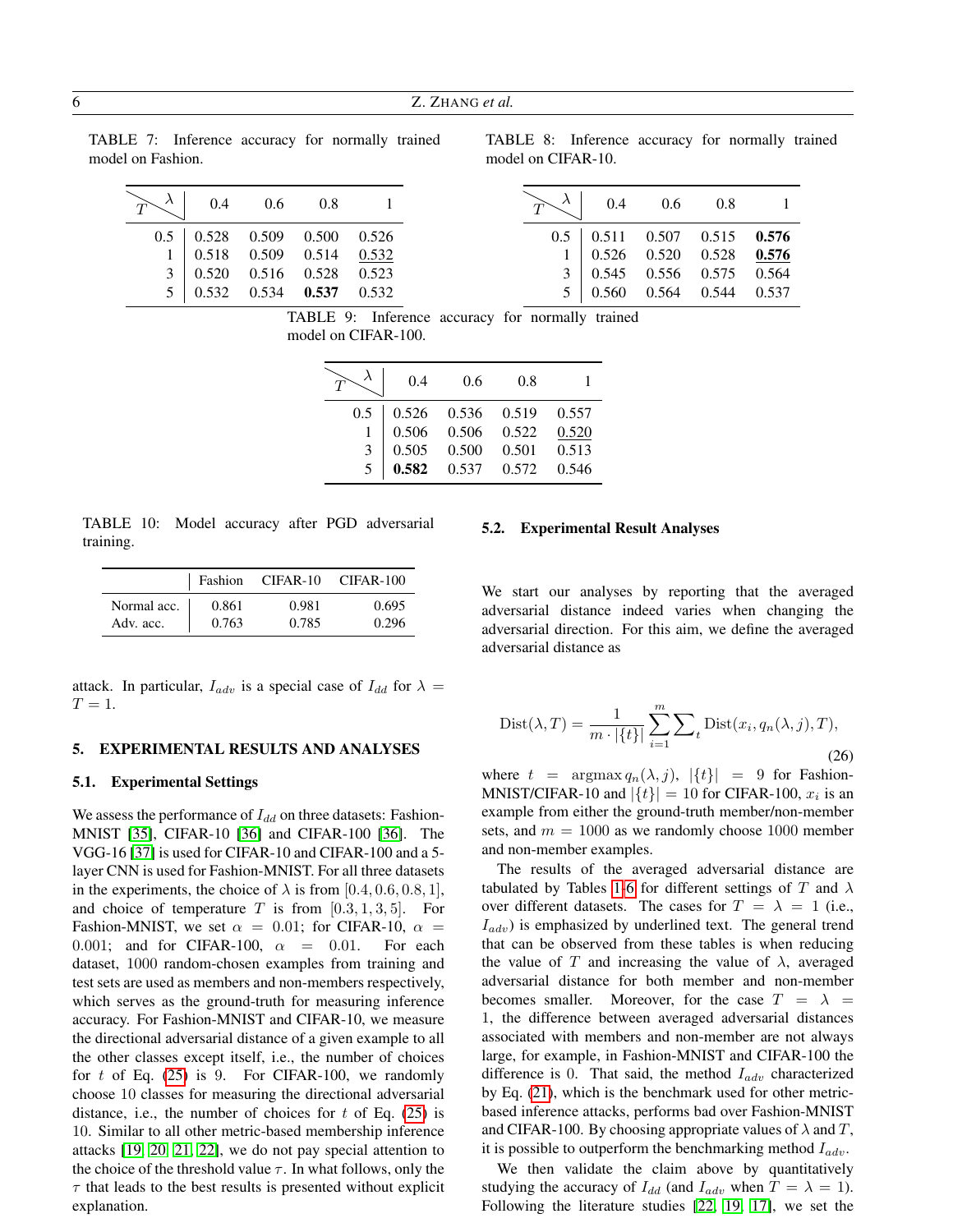<span id="page-6-1"></span>TABLE 11: Average distance for PGD-AT trained model on Fashion's member dataset.

|     | 0.4   | 0.6   | 0.8   |       |
|-----|-------|-------|-------|-------|
| 0.5 | 4.255 | 4.434 | 4.413 | 3.961 |
|     | 3.672 | 4.003 | 4.205 | 4.666 |
| 3   | 2.661 | 3.133 | 3.819 | 4.802 |
|     | 2.296 | 2.807 | 3.536 | 4.353 |

TABLE 13: Average distance for PGD-AT trained model on CIFAR-10's member dataset.

|     | 0.4   | 0.6   | 0.8   |       |
|-----|-------|-------|-------|-------|
| 0.5 | 2.226 | 2.227 | 2.190 | 1.847 |
|     | 1.903 | 1.890 | 1.855 | 1.774 |
| 3   | 1.393 | 1.466 | 1.555 | 1.684 |
|     | 0.986 | 1.069 | 1.180 | 1.317 |

TABLE 15: Average distance for PGD-AT trained model on CIFAR-100's member dataset.

|     | 0.4   | 0.6   | 0.8   |       |
|-----|-------|-------|-------|-------|
| 0.5 | 3.459 | 3.387 | 3.220 | 2.766 |
|     | 3.000 | 3.054 | 3.133 | 3.494 |
| 3   | 2.763 | 3.350 | 3.981 | 4.664 |
|     | 2.420 | 3.117 | 3.751 | 4.346 |

inference accuracy as

$$
Acc_{Inf} = \frac{1}{2} \Big( \frac{\sum_{x \in D_{train}} I(x)}{|D_{train}|} + 1 - \frac{\sum_{x \in D_{test}} I(x)}{|D_{test}|} \Big),\tag{27}
$$

where  $|D_{test}|$  and  $|D_{train}|$  represent the size of test and training datasets respectively.

The accuracy of  $I_{dd}$  are listed in Tables [7- 9](#page-5-1) with different settings of  $T$  and  $\lambda$ . It is clear from these tables the claim above is true:  $I_{adv}$  does not guarantee best inference accuracy<sup>[3](#page-6-0)</sup>. It can be observed that the accuracy of  $I_{dd}$ according to different settings of T and  $\lambda$ . And there is no such set of universal values for these parameters (T and  $\lambda$ ) that can be effective for all datasets, each dataset has its own suitable parameters for best inference.

# 5.3. Membership Inference for Adversarially Trained Model

By appropriately using the directional information, we have shown that the newly proposed inference method  $I_{dd}$ outperforms the known benchmark method  $I_{adv}$ . Both these two method are based on adversarial robustness, so it is interesting to see the answers of the following two questions:

TABLE 12: Average distance for PGD-AT trained model on Fashion's non-member dataset.

|     | 0.4   | 0.6   | 0.8   |       |
|-----|-------|-------|-------|-------|
| 0.5 | 4.319 | 4.481 | 4.439 | 4.000 |
|     | 3.652 | 3.980 | 4.193 | 4.647 |
| 3   | 2.659 | 3.127 | 3.812 | 4.790 |
| 5   | 2.289 | 2.802 | 3.529 | 4.357 |

TABLE 14: Average distance for PGD-AT trained model on CIFAR-10's non-member dataset.

|     | 0.4   | 0.6   | 0.8   |       |
|-----|-------|-------|-------|-------|
| 0.5 | 2.007 | 1.997 | 1.951 | 1.558 |
|     | 1.729 | 1.715 | 1.678 | 1.599 |
| 3   | 1.188 | 1.269 | 1.372 | 1.526 |
|     | 0.844 | 0.943 | 1.070 | 1.225 |

| TABLE 16: Average distance for PGD-AT trained model |  |
|-----------------------------------------------------|--|
| on CIFAR-100's non-member dataset.                  |  |

|     | 0.4   | 0.6   | 0.8   |       |
|-----|-------|-------|-------|-------|
| 0.5 | 3.464 | 3.376 | 3.211 | 2.762 |
|     | 2.862 | 2.890 | 2.967 | 3.346 |
| 3   | 2.686 | 3.274 | 3.887 | 4.554 |
|     | 2.388 | 3.160 | 3.865 | 4.515 |

- Will inference methods based on adversarial robustness still be useful if the neural model is adversarially trained at the first place?
- <span id="page-6-2"></span>Will other metric-based inference methods outperform adversarial robustness-based methods if the neural model is adversarially trained?

To probe the answers of these two questions, we perform PGD-AT adversarial training discussed in Sec. [2.2](#page-2-2) for Fashion-MNIST, CIFAR-10, and CIFAR-100, respectively, and the model accuracy are reported in Table [10.](#page-5-2) Since PGD-AT training is harder than normal training, it is clear from this table that the model accuracy is sacrificed to various degree. However, according to [\[32\]](#page-9-3), adversarial training improves model robustness with regard to adversarial attack.

Similarly, Tables [11-16](#page-6-1) list the the averaged adversarial distance defined by Eq. [\(26\)](#page-5-3) on adversarial trained models for all the considered datasets. In contrast to Tables [1-6,](#page-4-1) it is clear that all the averaged distances for adversarial trained models are larger than those for normally trained models. This agrees with the fact that adversarial training improves model robustness. However, though the model robustness is improved, the specific averaged distances for member and non-member under a specific attack setting (i.e., different choices of  $\lambda$  and T) are still different. In particular, the trend that smaller  $T$  and larger  $\lambda$  yields smaller averaged distance is the same as the one revealed by Tables [1-6.](#page-4-1) In

<span id="page-6-0"></span><sup>&</sup>lt;sup>3</sup>We did not list the accuracy of other metric-based methods here as  $I_{adv}$ is already the previously-known best.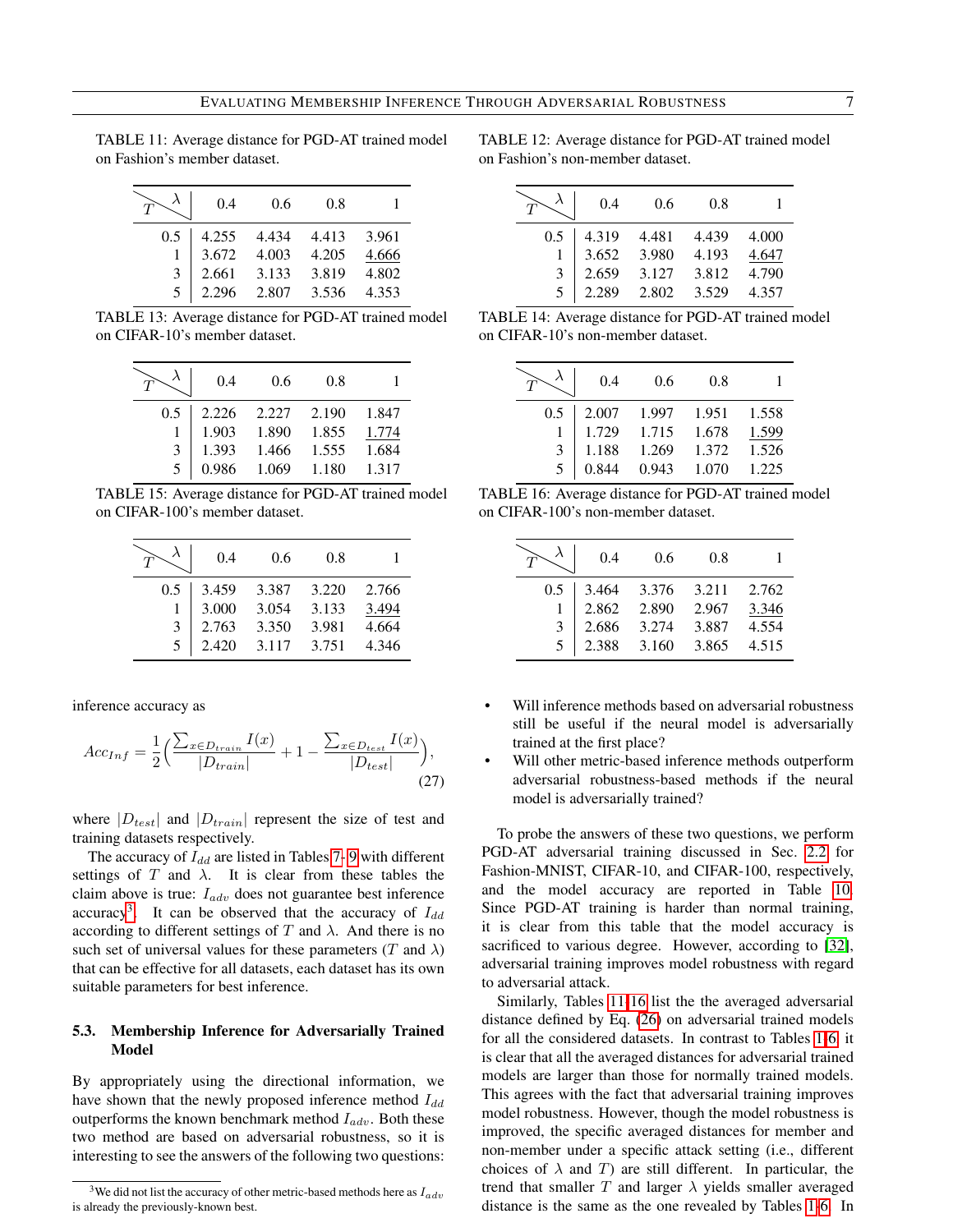<span id="page-7-1"></span>TABLE 17: Inference accuracy for PGD-AT trained model on Fashion.

TABLE 18: Inference accuracy for PGD-AT trained model on CIFAR-10.

|  | $T$ $\lambda$ 0.4 0.6 0.8 1             |  | $T\left(\begin{array}{ccc} \lambda & 0.4 & 0.6 & 0.8 & 1 \end{array}\right)$ |  |  |
|--|-----------------------------------------|--|------------------------------------------------------------------------------|--|--|
|  | $0.5$   $0.507$ $0.504$ $0.508$ $0.506$ |  | $0.5$   $0.602$ $0.606$ $0.631$ <b>0.722</b>                                 |  |  |
|  | 1   0.523   0.514   0.512   0.509       |  | 1   0.601   0.617   0.655   0.694                                            |  |  |
|  | 3   0.520 0.516 0.522 0.517             |  | $3 \mid 0.670 \quad 0.700 \quad 0.712 \quad 0.709$                           |  |  |
|  | 5   0.514   0.503   0.506   0.507       |  | 5   0.692   0.708   0.708   0.696                                            |  |  |

TABLE 19: Inference accuracy for PGD-AT trained model on CIFAR-100.

|     | 0.4   | 0.6   | 0.8   |       |
|-----|-------|-------|-------|-------|
| 0.5 | 0.522 | 0.518 | 0.530 | 0.556 |
|     | 0.558 | 0.557 | 0.546 | 0.518 |
| 3   | 0.600 | 0.611 | 0.638 | 0.665 |
| 5   | 0.517 | 0.511 | 0.504 | 0.506 |

view of these, we speculate that adversarial robustness based inference attacks is still as effective, if not more effective, over adversarially trained models.

We validate this speculation by quantitatively studying the inference accuracy defined by Eq. [\(27\)](#page-6-2). The Tables [17-](#page-7-1) [19](#page-7-1) list the inference accuracy of  $I_{dd}$  for different settings of  $\lambda$  and T. Compared to the results shown in Tables [7-](#page-5-1) [9](#page-5-1) about normally trained models, it is surprise to see that adversarially trained models, though they owns better robustness with regard to adversarial attacks, is more fragile to membership inference attacks. Moreover, it is also clear that by changing  $\lambda$  and T from 1 to other conditions, inference accuracy  $Acc_{inf}$  increases, which means  $I_{adv}$  is still inferior to  $I_{dd}$ . But there is no universal settings of  $\lambda$ and T, which produce best membership inference results, that work for different datasets.

Last but not least, we compare the performance of  $I_{dd}$ with other metric-based membership inference methods over adversarially trained models, and the results are tabulated in Table [20.](#page-7-2) Clearly,  $I_{dd}$  outperforms all other methods in all datasets. To summarize and answer the two questions mentioned at the beginning of the section:

- Adversarial robustness based inference methods are still useful even if the neural model is adversarially trained in the first place. And indeed, the adversarially trained model is more fragile to membership inference attacks.
- Even if the model is adversarially trained, the performance of adversarial robustness-based inference methods is generally better than other metric-based inference methods because they explicitly employ the decision boundary information, which relates back to the fundamental rationale of membership inference: model overfitting [\[18\]](#page-8-17). Among all known adversarial robustness based inference methods, the proposed  $I_{dd}$ performs the best.

<span id="page-7-2"></span>TABLE 20: Inference accuracy of different methods over adversarial trained models.

|                  | Fashion | CIFAR-10 | CIFAR-100 |
|------------------|---------|----------|-----------|
| $I_{dd}$ (ours)  | 0.523   | 0.722    | 0.665     |
| $I_{sm,adv}$     | 0.508   | 0.714    | 0.563     |
| $I_{hl}$         | 0.509   | 0.596    | 0.595     |
| $I_{cfs}$        | 0.514   | 0.564    | 0.610     |
| $I_{CE}$         | 0.514   | 0.564    | 0.610     |
| $I_{entropy}$    | 0.520   | 0.578    | 0.578     |
| $I_{m\_entropy}$ | 0.513   | 0.568    | 0.607     |

#### <span id="page-7-0"></span>6. CONCLUSION

This paper presents a new technique  $I_{dd}$  to improve the existing adversarial robustness-based membership inference method by adjusting the directions of adversarial perturbations. By evaluating the performance of normally trained and adversarially trained models under white-box settings and comparing  $I_{dd}$  with other metric-based methods, we conclude that  $I_{dd}$  can improve the performance of adversarial robustness based membership inference, and  $I_{dd}$  outperforms all existing metric-based methods for adversarial robust models. This makes  $I_{dd}$  a supplement to existing attack techniques to study the privacy leakage of deep learning.

#### ACKNOWLEDGE

This work was supported by the Technology Innovation and Application Development of Chongqing Science and Technology Commission (cstc2019jscx-kjfp0004, cstc2020jscxmsxm0917).

#### DATA AVAILABILITY

The data underlying this article are available at [https:](https://www.cs.toronto.edu/~kriz/cifar.html) [//www.cs.toronto.edu/˜kriz/cifar.html](https://www.cs.toronto.edu/~kriz/cifar.html)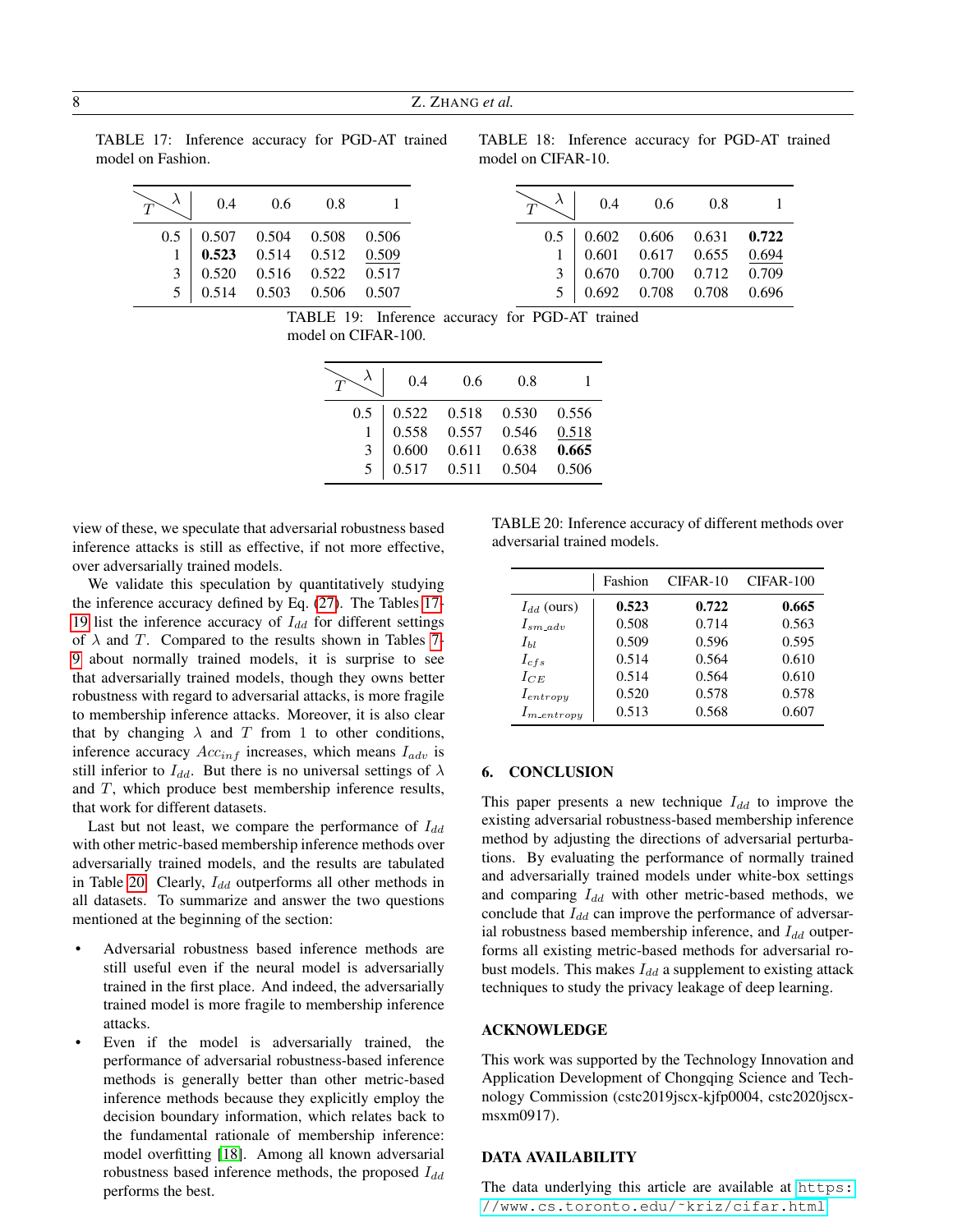and [https://github.com/zalandoresearch/](https://github.com/zalandoresearch/fashion-mnist) [fashion-mnist](https://github.com/zalandoresearch/fashion-mnist).

# REFERENCES

- <span id="page-8-0"></span>[1] Chan, W., Jaitly, N., Le, Q., and Vinyals, O. (2016) Listen, attend and spell: A neural network for large vocabulary conversational speech recognition. *2016 IEEE International Conference on Acoustics, Speech and Signal Processing (ICASSP)*, Shanghai, China, 20-25 March, pp. 4960–4964. IEEE.
- <span id="page-8-1"></span>[2] Lawhern, V. J., Solon, A. J., Waytowich, N. R., Gordon, S. M., Hung, C. P., and Lance, B. J. (2018) Eegnet: A compact convolutional neural network for eeg-based brain–computer interfaces. *Journal of Neural Engineering*, 15, 056013.
- <span id="page-8-2"></span>[3] Karras, T., Laine, S., and Aila, T. (2019) A style-based generator architecture for generative adversarial networks. *Proceedings of the IEEE/CVF Conference on Computer Vision and Pattern Recognition*, Long Beach, CA, USA, 15- 20 June, pp. 4401–4410. IEEE.
- <span id="page-8-3"></span>[4] Subbarayalu, V., Surendiran, B., and Arun Raj Kumar, P. (2019) Hybrid network intrusion detection system for smart environments based on internet of things. *The Computer Journal*, 62, 1822–1839.
- <span id="page-8-4"></span>[5] Kemelmacher-Shlizerman, I., Seitz, S. M., Miller, D., and Brossard, E. (2016) The megaface benchmark: 1 million faces for recognition at scale. *Proceedings of the IEEE Conference on Computer Vision and Pattern Recognition*, Las Vegas, NV, USA, June, pp. 4873–4882. IEEE.
- <span id="page-8-5"></span>[6] Schroff, F., Kalenichenko, D., and Philbin, J. (2015) Facenet: A unified embedding for face recognition and clustering. *Proceedings of the IEEE Conference on Computer Vision and Pattern Recognition*, Boston, MA, USA, 7-12 June, pp. 815– 823. IEEE.
- <span id="page-8-6"></span>[7] Burlina, P. M., Joshi, N., Pekala, M., Pacheco, K. D., Freund, D. E., and Bressler, N. M. (2017) Automated grading of agerelated macular degeneration from color fundus images using deep convolutional neural networks. *JAMA Ophthalmology*, 135, 1170–1176.
- <span id="page-8-7"></span>[8] Kourou, K., Exarchos, T. P., Exarchos, K. P., Karamouzis, M. V., and Fotiadis, D. I. (2015) Machine learning applications in cancer prognosis and prediction. *Computational and Structural Biotechnology Journal*, 13, 8–17.
- <span id="page-8-8"></span>[9] Qiu, J., Zhang, J., Luo, W., Pan, L., Nepal, S., and Xiang, Y. (2020) A survey of android malware detection with deep neural models. *ACM Computing Surveys (CSUR)*, 53, 1–36.
- <span id="page-8-9"></span>[10] Lin, G., Wen, S., Han, Q.-L., Zhang, J., and Xiang, Y. (2020) Software vulnerability detection using deep neural networks: A survey. *Proceedings of the IEEE*, 108, 1825–1848.
- <span id="page-8-10"></span>[11] Chen, X., Li, C., Wang, D., Wen, S., Zhang, J., Nepal, S., Xiang, Y., and Ren, K. (2020) Android HIV: A study of repackaging malware for evading machine-learning detection. *IEEE Transactions on Information Forensics and Security*, 15, 987–1001.
- <span id="page-8-11"></span>[12] Sun, N., Zhang, J., Rimba, P., Gao, S., Zhang, L. Y., and Xiang, Y. (2018) Data-driven cybersecurity incident prediction: A survey. *IEEE Communications Surveys & Tutorials*, 21, 1744–1772.
- <span id="page-8-12"></span>[13] Liu, L., De Vel, O., Han, Q.-L., Zhang, J., and Xiang, Y. (2018) Detecting and preventing cyber insider threats: A survey. *IEEE Communications Surveys & Tutorials*, 20, 1397–1417.
- <span id="page-8-13"></span>[14] Gogoi, P., Bhattacharyya, D., Borah, B., and Kalita, J. K. (2014) Mlh-ids: A multi-level hybrid intrusion detection method. *The Computer Journal*, 57, 602–623.
- <span id="page-8-14"></span>[15] EU (2016). General Data Protection Regulation (GDPR). Online at https://eur-lex.europa.eu/legal-content/EN/TXT.
- <span id="page-8-15"></span>[16] Centers for Medicare & Medicaid Services (1996). The Health Insurance Portability and Accountability Act of 1996 (HIPAA). Online at http://www.cms.hhs.gov/hipaa/.
- <span id="page-8-16"></span>[17] Shokri, R., Stronati, M., Song, C., and Shmatikov, V. (2017) Membership inference attacks against machine learning models. *2017 IEEE Symposium on Security and Privacy (SP)*, San Jose, CA, USA, 22-26 May, pp. 3–18. IEEE.
- <span id="page-8-17"></span>[18] Yeom, S., Giacomelli, I., Fredrikson, M., and Jha, S. (2018) Privacy risk in machine learning: Analyzing the connection to overfitting. *2018 IEEE 31st Computer Security Foundations Symposium (CSF)*, Oxford, UK, 9-12 July, pp. 268–282. IEEE.
- <span id="page-8-18"></span>[19] Nasr, M., Shokri, R., and Houmansadr, A. (2019) Comprehensive privacy analysis of deep learning: Passive and active white-box inference attacks against centralized and federated learning. *2019 IEEE Symposium on Security and Privacy (SP)*, San Francisco, CA, USA, 19-23 May, pp. 739– 753. IEEE.
- <span id="page-8-19"></span>[20] Leino, K. and Fredrikson, M. (2020) Stolen memories: Leveraging model memorization for calibrated white-box membership inference. *29th USENIX Security Symposium (USENIX Security 20)*, Boston, MA, USA, 12–14 August, pp. 1605–1622. USENIX Association.
- <span id="page-8-20"></span>[21] Sablayrolles, A., Douze, M., Schmid, C., Ollivier, Y., and Jégou, H. (2019) White-box vs black-box: Bayes optimal strategies for membership inference. *International Conference on Machine Learning*, Long Beach, California, USA, 9-15 June, pp. 5558–5567. PMLR.
- <span id="page-8-21"></span>[22] Song, L. and Mittal, P. (2021) Systematic evaluation of privacy risks of machine learning models. *30th USENIX Security Symposium (USENIX Security 21)*, virtual, 11–13 August, pp. 2615–2632. USENIX Association.
- <span id="page-8-22"></span>[23] Li, Z. and Zhang, Y. (2021) Membership leakage in labelonly exposures. *Proceedings of the 2021 ACM SIGSAC Conference on Computer and Communications Security*, Seoul, Republic of Korea, 15-19 November, pp. 880–895. ACM.
- <span id="page-8-23"></span>[24] Choquette-Choo, C. A., Tramer, F., Carlini, N., and Papernot, N. (2021) Label-only membership inference attacks. *International Conference on Machine Learning*, Virtual, 18-24 July, pp. 1964–1974. PMLR.
- <span id="page-8-24"></span>[25] Szegedy, C., Zaremba, W., Sutskever, I., Bruna, J., Erhan, D., Goodfellow, I. J., and Fergus, R. (2013) Intriguing properties of neural networks. *International Conference on Learning Representations*, Scottsdale, Arizona, USA, 2-4 May. JMLR.
- <span id="page-8-25"></span>[26] Moosavi-Dezfooli, S.-M., Fawzi, A., and Frossard, P. (2016) Deepfool: A simple and accurate method to fool deep neural networks. *Proceedings of the IEEE Conference on Computer Vision and Pattern Recognition*, Las Vegas, NV, USA, 27-30 June, pp. 2574–2582. IEEE.
- <span id="page-8-26"></span>[27] Zhang, Z., Zhang, L. Y., Zheng, X., Hu, S., Tian, J., and Zhou, J. (2021) Self-supervised adversarial example detection by disentangled representation. *ArXiv preprint arXiv:2105.03689*.
- <span id="page-8-27"></span>[28] Hu, S., Zhang, Y., Liu, X., Zhang, L. Y., Li, M., and Jin, H. (2021) Advhash: Set-to-set targeted attack on deep hashing with one single adversarial patch. *Proceedings of the 29th*